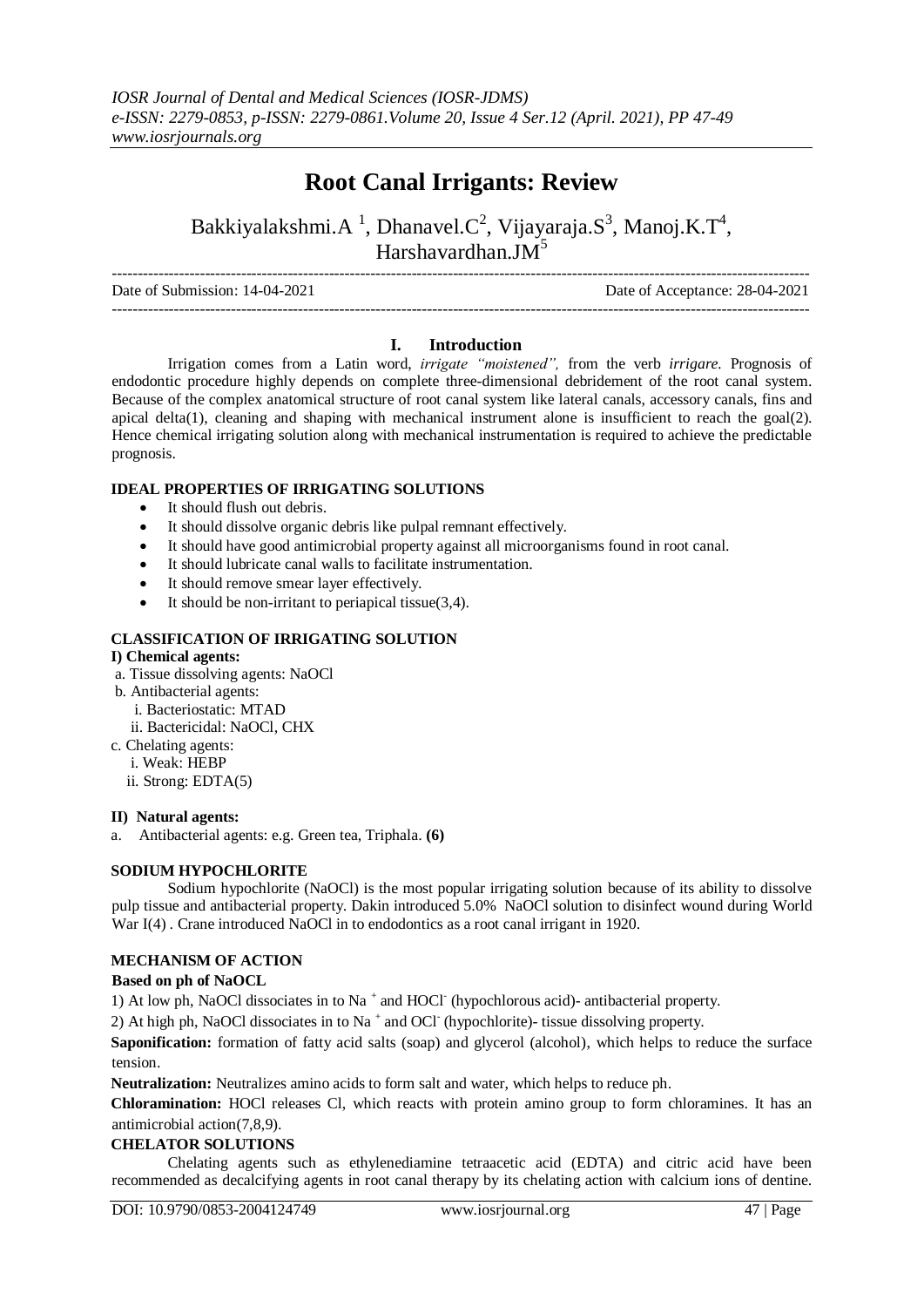The dentine thereby becomes more friable and easier to remove by instrument. Optimal working time of EDTA is 5 minutes. After this time no more chelating action can be expected (self limiting action) (10).

10% citric acid have been proven to be more effective in removing smear layer and dentine dissolution when compared with EDTA and also has antimicrobial effects (11,12). Antiseptics such as quaternary ammonium compounds (EDTAC) or tetracycline antibiotics (MTAD) have been added to EDTA and citric acid irrigants, to increase their antimicrobial capacity. MTAD is a mixture of tetracycline isomer, an acetic acid and Tween 80 detergent and it is effective against E. faecalis.

Hydroxyethylidene bisphosphonate (HEBP) (14), also called etidronate, is recently used as an alternative to EDTA, because it shows no precipitate formation with sodium hypochlorite.

#### **CHLORHEXIDINE**

CHX is a cationic bisbiguanide, with optimum antimicrobial action ranging from pH 5.5 to 7.0. It is active against a wide range of microorganisms such as Gram positive, Gram negative bacteria, bacterial spores, lipophilic virus, yeast and dermatophytes. It is bacteriostatic at lower concentration and bactericidal at higher concentration. CHX is having substantivity effect(15), so it remains in root canal for longer duration when compared to other endodontic irrigants(16).

## **MECHANISM OF ACTION**

CHX because of cationic nature, gets attached to negatively charged cell wall of microorganism and causing leakage of intracellular components (fig.1), resulting in bacteriostatic effect(17).



**Fig. 1: Mechanism of CHX**  Picture courtesy: Dr Deivanayagam kandhaswamy

## **RECENT ADVANCES ANTIBACTERIAL NANOPARTICLES**

The disinfection of root canals with nanoparticles(NPs) has gained popularity in the recent years due to the broad spectrum antibacterial activity(18).The most attractive factor of NPs as antimicrobial agent is, it not only disrupt the process of cell wall synthesis it also inhibit various enzymes like DNA-dependant RNA polymerase and DNA gyrase.

#### **MECHANISM OF ANTIMICROBIAL ACTION**

- Cell membrane disruption by electrostatic interaction.
- Reactive oxygen species production.
- Protein and enzyme dysfunction.
- Signal transduction inhibition.

The nanoparticles as root canal irrigants include chitosan with rose bengal, zincoxide and silver(19). The efficacy of chitosan(20–22) and zinc oxide nanoparticles against enterococcus faecalis has been attributed to their ability to disrupt cell wall. In addition these nanoparticles are also able to disintegrate the biofilms within the root canal system. Silver nanoparticles(23) are being evaluated for use as root canal disinfecting agents. It has been shown that 0.02% silver nanoparticles gel is able to kill enterococcus faecalis biofilm. Another revolutionary introduction in the field of endodontics is bioactive glass for root canal disinfection. The antimicrobial effect of bioactive glass is due to its ability to maintain an alkaline environment over a period of time.